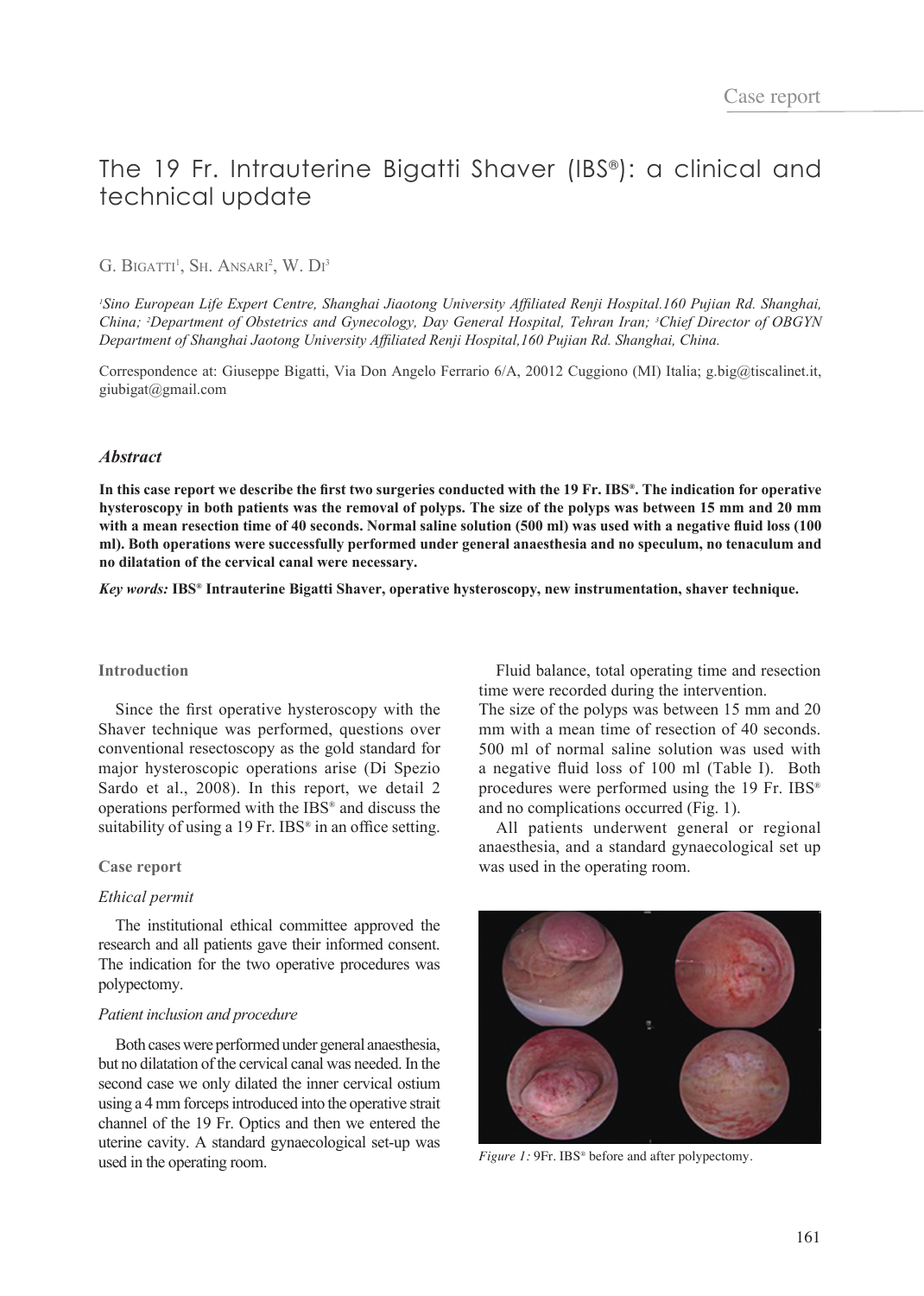The first patient was a 53 - year - old lady with a history of 3 vaginal deliveries. A 2 cm polyp was found at ultrasound and was confirmed by diagnostic hysteroscopy.

The second patient was a 47 - year - old lady with a history of 1 vaginal delivery. She was suffering of menorrhagia and two 15 mm polyps were diagnosed by ultrasound and confirmed by diagnostic hysteroscopy. All the operations, except two, were performed using the standard 24 Fr. Optics as described in the original technique (Bigatti, 2011; 2018).

# *Instruments and detailed intervention*

Originally the Shaver technique was studied in order to approach large size pathology under general anaesthesia.

One of the limitations of the 24 Fr. optics has been its large size (Fig. 2). Notwithstanding a reduction in size compared to the 26 Fr. resectoscope, the IBS<sup>®</sup> large size discouraged its use in an office set up.

The new 19 Fr. IBS<sup>®</sup> featured a 90° - angulated 6° optics (Karl Storz SE & Co.KG) single flow with an additional strait operative channel (Fig. 3). Along this channel a special obturator with a round ergonometric tip was introduced in order to facilitate, during the vaginoscopy approach, the optical entrance into the cervical canal and into the uterine cavity. Once established in the desired



*Figure 2:* 19Fr. IBS® Optics -24 Fr. IBS® Optics (KARL STORZ SE & Co. KG)



*Figure 3:* 19Fr. IBS®: 90° angulated 6°Optics (KARL STORZ SE & Co. KG) single flow with strait operative channel with Obturator in place - Rigid shaving system - Blade

position, the obturator was removed and replaced by the rigid shaving system. The rigid shaving system did not change in its design and consisted in two hollow reusable metal tubes fitting to each other The inner tube rotated within the outer tube and was connected to a handheld (Drill cut-X® Karl Storz SE & Co.KG) motor drive unit (Unidrive® S III by Karl Storz SE  $& Co.KG$  and to a roller pump (Hysteromat E.A.S.I.® Karl Storz SE & Co.KG) controlled by a foot pedal.

The intrauterine pressure and the outflow were automatically checked and maintained by the Hysteromat E.A.S.I.® pump. The average of 2100 rotation power per minute was used. No speculum, no tenaculum and no dilatation of the cervical canal were necessary. At vaginoscopy the panoramic optic with inflow channels connected to the Hysteromat E.A.S.I.® pump was inserted into the uterine cavity. For irrigation conventional physiologic saline solution was used. The settings on the Hysteromat E.A.S.I.® pump display have been: intrauterine pressure of 90 mm/Hg, aspiration of 220/230 ml per minute. After the pathological site was visualized the obturator was removed and the rigid shaving system connected to the motor drive unit and to the Hysteromat E.A.S.I.® pump was introduced into the operative channel. Aspiration started only when the pedal of the roller pump was pressed, preventing the collapse of the uterine cavity due to

| Age | Spontaneous<br>Deliveries | Diagnosis    | <b>Operation Time</b> | Resection time | Fluid Used | Fluid deficit    |
|-----|---------------------------|--------------|-----------------------|----------------|------------|------------------|
| 54  |                           | 20 mm Polyp  | 16min                 | 30sec          | 500 ml     | $100 \text{ ml}$ |
| 47  |                           | 15 mm Polyps | 8 min                 | 50sec          | 500 ml     | $100$ ml         |

Table I. - 19 Fr. IBS<sup>®</sup> Patients details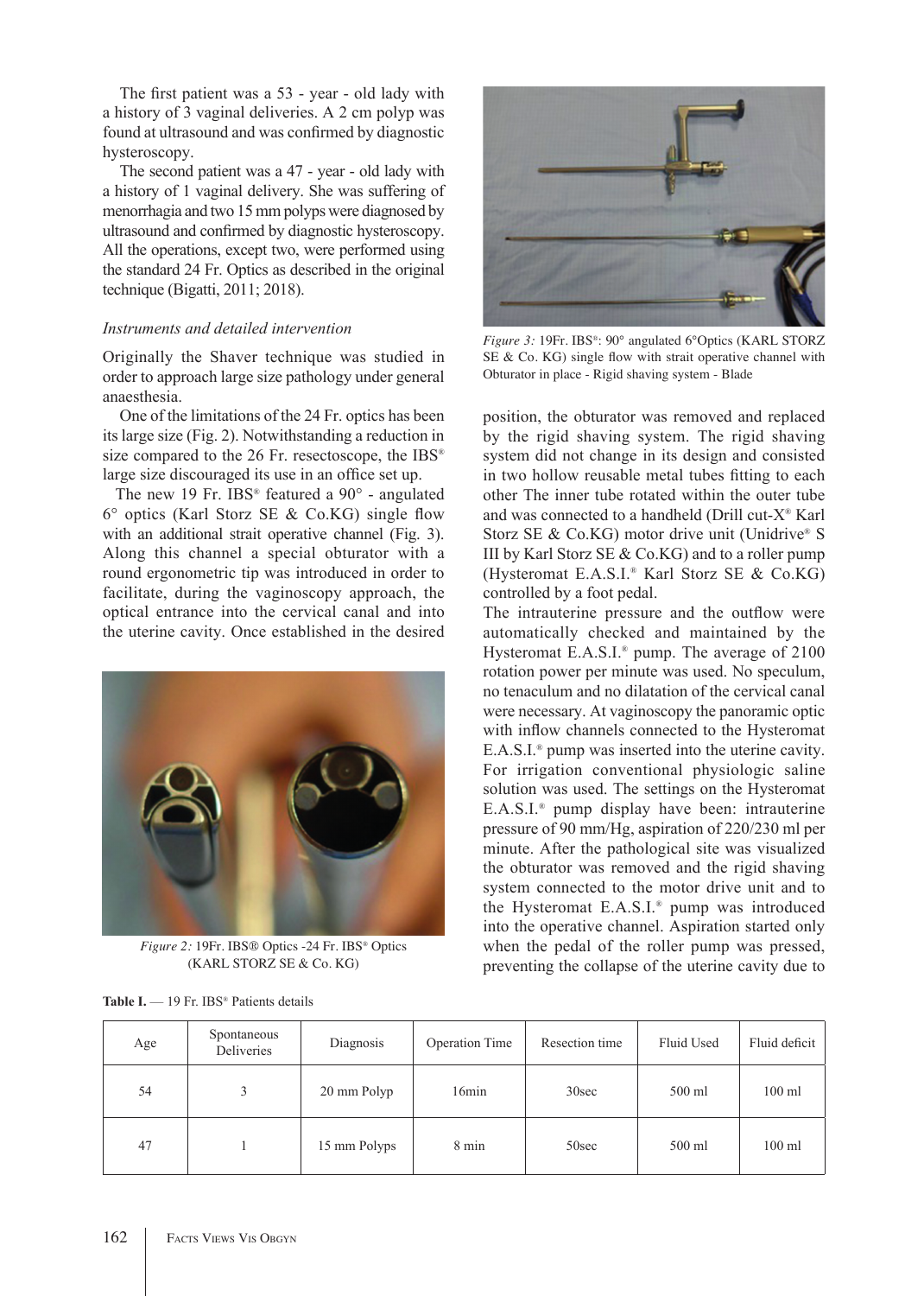the massive outflow. The rotating and oscillating movement of the inner blade of the shaving system cut the tissue allowing its aspiration. The specimens were collected for histology into plastic container provided with a filter normally used for dilatation and curettage. Thanks to this new instrument and revolutionary technique almost 90% of all major hysteroscopic procedures can be performed in a single step.

# **Discussion**

The Intrauterine Bigatti Shaver IBS® was developed with the intention to improve the results of conventional resectoscopy reducing by the number of complications (Witz et al., 1993; Schäfer et al., 2005; Van Kruchten et al., 2010; Pasini et al., 2001; Jansen et al., 2000). With the use of the IBS<sup>®</sup> we were able to remove the tissue chips at the same time as resection. With this, operative Hysteroscopy, always performed under visual control, esulted to be much faster and with a low complication rate. In the first case we described, we reported only one event (0.1%) of uterine perforation, 5 cases (0.7%) of intrauterine bleeding requiring bipolar coagulation and 5 cases (0.7%) of fluid overload treated with a diuretic therapy. No injuries to pelvic or abdominal organs or postoperative infections occurred. In addition, the IBS® proved to have a very fast learning curve compared to conventional bipolar resectoscopy (Bigatti et al., 2014). Another problem of the bipolar technique was that more than half of the uterine perforations were entry related due to the large diameter of conventional resectoscopes. With the 24 Fr. Optics we reported an improvement in the entry related complication rate with an incidence of 0.9% (Bigatti et al., 2012). In order to reduce this kind of complications and to promote the utilization of the Shaver in an office set-up we have implemented our technique with a new 19 Fr. Optical system. As previously mentioned, both cases were performed under general anaesthesia, but no dilatation of the cervical canal was necessary. We chose to operate under general anaesthesia because it was the first time that the 19 Fr. Optics was being used. Considering the short time for the whole procedure and the fact that we entered the uterine cavity by vaginoscopy without any need of dilatation in-office use, of the Shaver technique should be considered. In an office setting the use of an IBS® demonstrated its efficacy allowing for a to be a fast, clean, safe and precise procedure. Importantly, we started to remove the polyp from top to base of the pedicle without damaging the surrounding endometrium and no bleeding was observed. Furthermore, a randomized multicentre control study confirmed that a reduction of the instrument diameter improves the accessibility of office diagnostic hysteroscopy (Campo et al., 2005). In addition, by a statistical analysis of 530 diagnostic office mini-hysteroscopies in infertile patients proved that using an atraumatic insertion technique, watery distension medium and a new generation of mini-hysteroscopic endoscopes, hysteroscopy can be performed in an office set-up without any form of anaesthesia and with a high patient satisfaction (Campo et al., 1999). With regard to the evaluation of histopathological specimens, we found that morcellation did not affect the diagnosis as it has been previously reported (Franchini et al., 2015).

## **Conclusion**

In pre-selected patients with the right indication, the Shaver technique with the 19 Fr. Optics could be performed in an office environment easing the performance of the procedure to a single step intervention. Even if the number of cases is limited the paramount goal of this paper is to present and describe this innovative technique in order to promote its use and advantages among hysteroscopists worldwide.

Further studies with larger number of patients are expected in order to evaluate the effectiveness of the 19 Fr. Shaver office approach.

#### Declaration of interest:

The authors report no declarations of interest and confirm that they have obtained the written permission of the patient whose case is being presented.

#### **References**

- Bigatti G, IBS® Integrated Bigatti Shaver, an alternative approach to operative hysteroscopy. Gynecol Surg. 2011; (2):187-91.
- Bigatti G, Ferrario C, Rosales M et al. IBS® Integrated Bigatti Shaver versus conventional bipolar resectoscope: a randomised comparative study. Gynecol Surg. 2012; 9(1): 63-72.
- Bigatti G, Franchetti S, Rosales M et al. Hysteroscopic Myomectomy with the IBS® Integrated Bigatti Shaver versus conventional bipolar resectoscope: a retrospective comparative study. Gynecol Surg. 2014; 11: 9-18.
- Bigatti G. The Shaver Technique for Operative Hysteroscopy. In: Tinelli A., Alonso Pacheco L., Haimovich S. (eds.) Hysteroscopy. Springer, Cham. 2018; Chapter 55: 635 -48.
- Campo R, Van Belle Y, Rombauts L et al. Office minihysteroscopy. Hum Reprod Update. 1999; 5(1): 73-81.
- Campo R, Molinas CR, Rombauts L et al. Prospective multicentre randomized controlled trial to evaluate factors influencing the success rate of office diagnostic hysteroscopy. Hum Reprod. 2005; 20(1): 258-63.
- Di Spezio Sardo A, Mazzon I, Bramante S et al. Hysteroscopic myomectomy: a comprehensive review of surgical techniques. Hum Reprod Update. 2008; 14(2):101-19.
- Franchini M, Zolfanelli F, Gallorini M et al. Hysteroscopic polypectomy in an office setting: specimens quality assessment for histopathological evaluation. Eur J Obstet Gynecol Reprod Biol. 2015; 189:64-7.